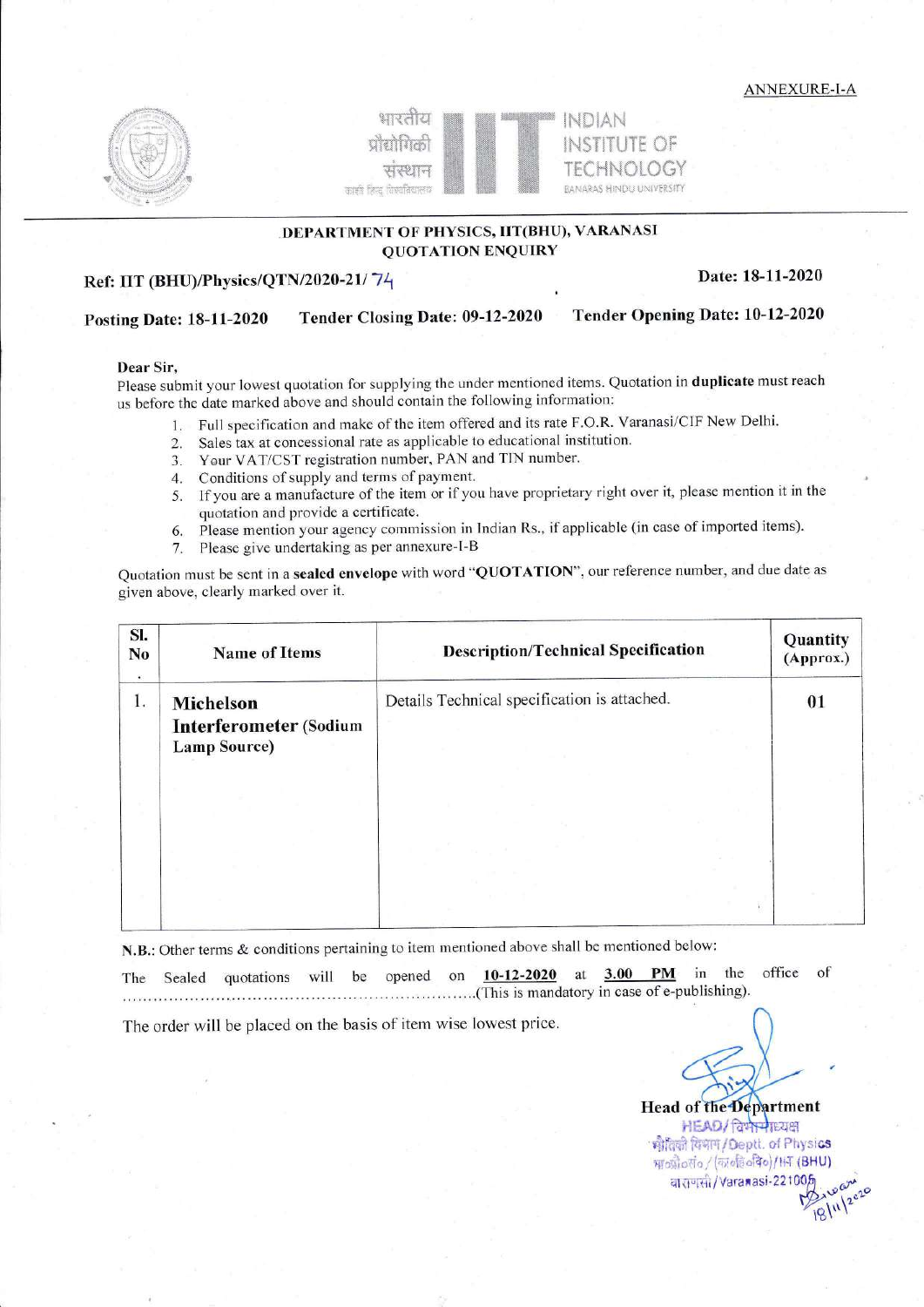## **Technical Specification**

# Michelson Interferrometer (Sodium Lamp Source)

- Optical bread board (~ 800 mm X 800 mm)  $\bullet$
- Sodium vapor lamp and mount  $\bullet$
- Diffuse plate with proper intensity reducing ability  $\bullet$
- Two-Three Mirrors (diameter  $\sim$  25-50 mm) and one beam splitter (50 mm X 50 mm,  $\bullet$ thickness ~ 5 mm,  $R/T \sim 50/50$ ) along with mounts with option for fine tuning / alignment, translation
- CCD/CMOS camera with specification that can give maximum resolution of fringes  $\bullet$ with the given set up and interfacing with computer. The camera should have other accessories like lens and mount.
- Samples and mounts for refractive index measurements (preferably glass or mica etc.)  $\bullet$

Optional: Diode laser for tuning of Michelson set up.

Associate Professor Department of Physics Indian Institute of Technology (Banaras Hindu University Varanasi-22100

**HEAD/ POHITTERIES** भौतिकी विभाग / Deptt. of Physics भावप्रीव्सं०/(कार्बरे बीव)/HT (BHU) वाराणसी/Varanasi-221001 18/11/2020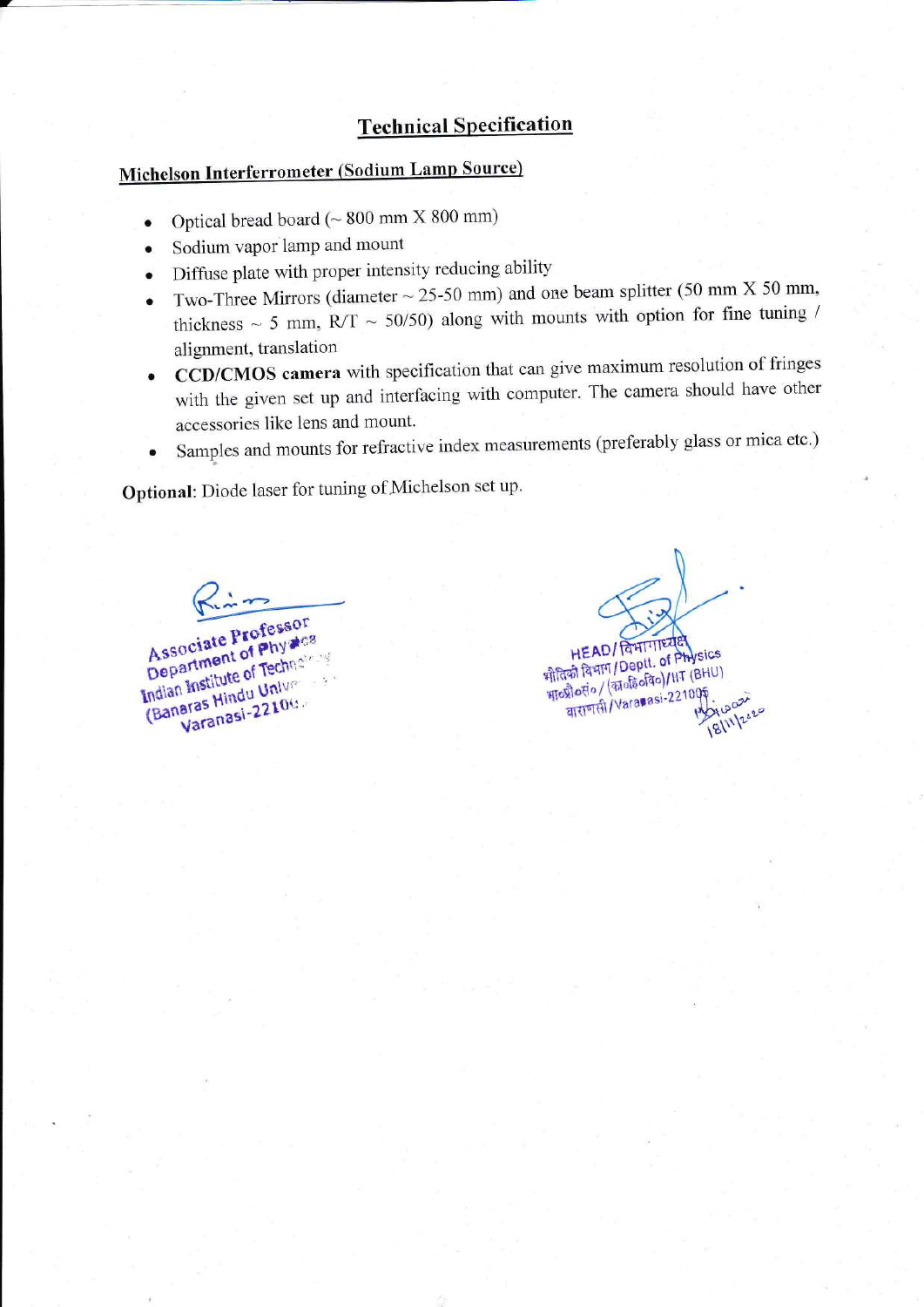ANNEXURE-I-B

## INDIAN INSTITUTE OF TECHNOLOGY (BHU) VARANASI

### TO BE RETURNED

Following proforma should be filled in and duly signed by the firm and sent alongwith the quotation. (Please refer to the detailed instructions/notes before filling this proforma).

| 1.<br>2.<br>3. | Validity of the offer<br>Approximate Delivery Period<br>(a) Whether rates have been quoted F.O.R. site and<br>covers packing forwarding and insurance charges. |                                       | YES / NO                                                                                                                                                                                                                                                                                                                           |                               |  |
|----------------|----------------------------------------------------------------------------------------------------------------------------------------------------------------|---------------------------------------|------------------------------------------------------------------------------------------------------------------------------------------------------------------------------------------------------------------------------------------------------------------------------------------------------------------------------------|-------------------------------|--|
|                | (b) If not, please mention the same                                                                                                                            |                                       | :                                                                                                                                                                                                                                                                                                                                  |                               |  |
|                |                                                                                                                                                                |                                       |                                                                                                                                                                                                                                                                                                                                    |                               |  |
|                | 4. (a) Whether the prices are inclusive of Sales Tax and<br>other taxes.                                                                                       |                                       | YES / NO                                                                                                                                                                                                                                                                                                                           |                               |  |
|                | (b) If not, kindly specify the amount / rate                                                                                                                   |                                       |                                                                                                                                                                                                                                                                                                                                    |                               |  |
|                |                                                                                                                                                                |                                       |                                                                                                                                                                                                                                                                                                                                    |                               |  |
| 5.             | If the Sales Tax is charged extra, declaration for<br>charging Sales Tax correctly attached.                                                                   |                                       | YES / NO                                                                                                                                                                                                                                                                                                                           |                               |  |
| 6.             | (a) Whether supply will be made directly or through<br>any Local / Regional / Authorized Dealer / Stockist                                                     | : Directly/Stockist/Authorized Dealer |                                                                                                                                                                                                                                                                                                                                    |                               |  |
|                | (b) If through a Stockist / Dealer: -                                                                                                                          |                                       |                                                                                                                                                                                                                                                                                                                                    |                               |  |
|                | (i) Name and full address of the Party                                                                                                                         |                                       |                                                                                                                                                                                                                                                                                                                                    |                               |  |
|                |                                                                                                                                                                |                                       |                                                                                                                                                                                                                                                                                                                                    |                               |  |
|                | (ii) Whether the order to be placed with the                                                                                                                   |                                       |                                                                                                                                                                                                                                                                                                                                    | Principal / Stockist / Dealer |  |
|                | (iii) Who will raise the bill                                                                                                                                  |                                       |                                                                                                                                                                                                                                                                                                                                    | Principal / Stockist / Dealer |  |
|                | (iv) Cheques will be drawn in favour of                                                                                                                        |                                       |                                                                                                                                                                                                                                                                                                                                    | Principal / Stockist / Dealer |  |
|                | (v) Whether any Delivery, Packing and Forwarding                                                                                                               |                                       | YES / NO                                                                                                                                                                                                                                                                                                                           |                               |  |
|                | Charges will be payable to local Stockist/Dealer: (Please specify the amount/percentage etc, if any)                                                           |                                       |                                                                                                                                                                                                                                                                                                                                    |                               |  |
|                |                                                                                                                                                                |                                       | $\mathbb{Z}$ $\mathbb{Z}$ $\mathbb{Z}$ $\mathbb{Z}$ $\mathbb{Z}$ $\mathbb{Z}$ $\mathbb{Z}$ $\mathbb{Z}$ $\mathbb{Z}$ $\mathbb{Z}$ $\mathbb{Z}$ $\mathbb{Z}$ $\mathbb{Z}$ $\mathbb{Z}$ $\mathbb{Z}$ $\mathbb{Z}$ $\mathbb{Z}$ $\mathbb{Z}$ $\mathbb{Z}$ $\mathbb{Z}$ $\mathbb{Z}$ $\mathbb{Z}$ $\mathbb{Z}$ $\mathbb{Z}$ $\mathbb{$ |                               |  |

7. Our terms of payment (Please indicate your preference by a  $(\checkmark)$  mark). Please note that no other payment terms are likely to be accepted.

(a) For Local Firms or if the bills are raised by the Local Dealers.

(i) 100% Payment on bill basis

OR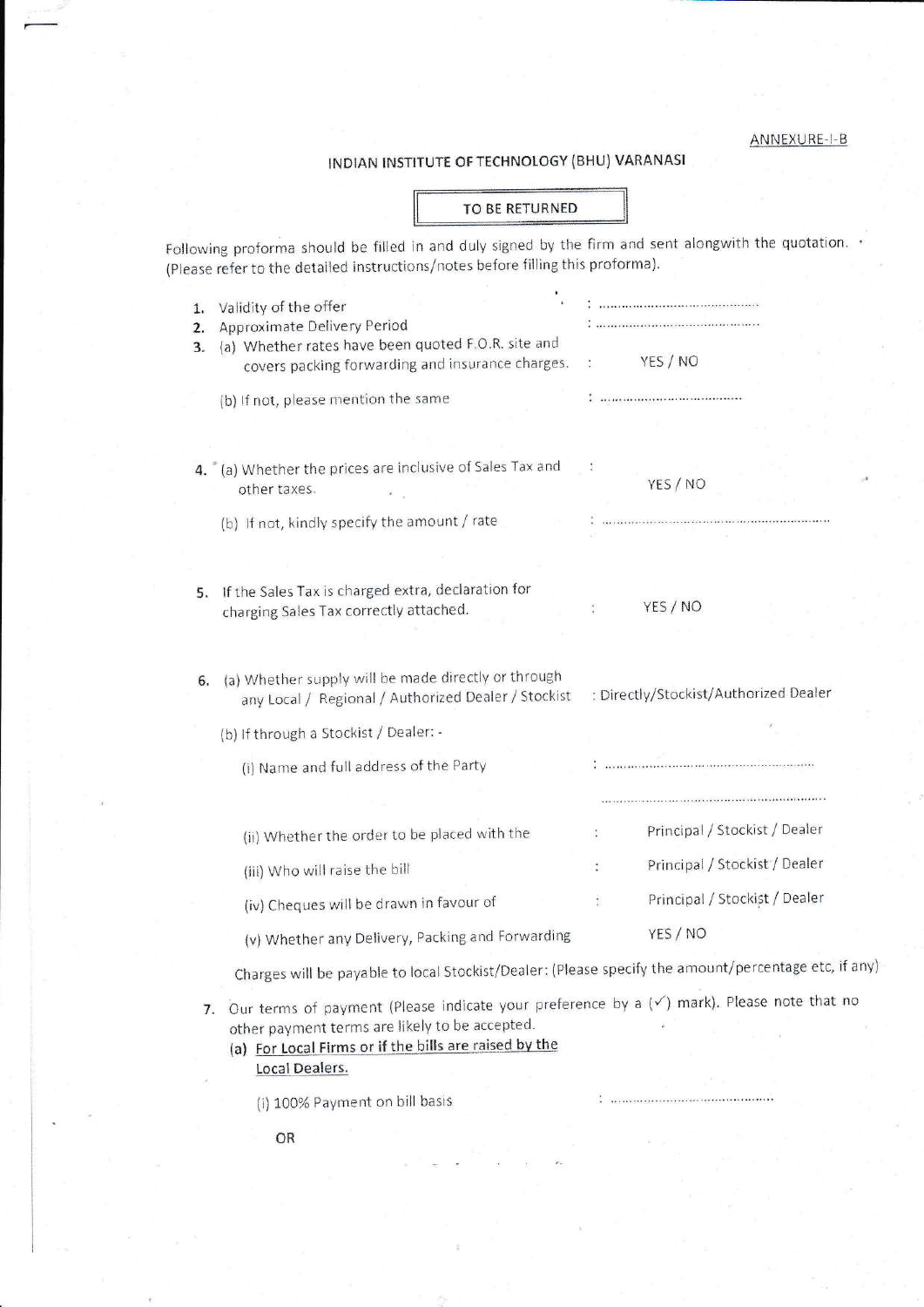| and satisfactory report.<br>(Only under exceptional cases)                                                     | receipt of materials in good condition, installation                                                                                                      |                |                                                                                                            |  |
|----------------------------------------------------------------------------------------------------------------|-----------------------------------------------------------------------------------------------------------------------------------------------------------|----------------|------------------------------------------------------------------------------------------------------------|--|
| (b) If the bills are raised by outstation Firms                                                                |                                                                                                                                                           |                |                                                                                                            |  |
| (i) 100% Payment on bill basis<br>OR                                                                           |                                                                                                                                                           |                |                                                                                                            |  |
| (ii) 100% payment against Proforma Invoice after                                                               | receipt of materials in good condition, installation                                                                                                      |                |                                                                                                            |  |
| and satisfactory report<br>OR                                                                                  |                                                                                                                                                           |                | $\cdots$                                                                                                   |  |
| (iii) D.G.S. & D. Terms of Payment for D.G.S. & D<br>Rate Contract items                                       |                                                                                                                                                           |                | $\ddot{\cdot}$ , the concentration of the concentration of $\dot{\cdot}$                                   |  |
| OR                                                                                                             |                                                                                                                                                           |                |                                                                                                            |  |
| (iv) 75% against Proforma Invoice (at site) or<br>satisfactory report.                                         | documents through Bank and 25% after receipt<br>of materials in good condition, installation and                                                          |                |                                                                                                            |  |
| OR<br>satisfactory report (Only under special<br>Circumstances).                                               | (v) 90% payment against Proforma Invoice (at site)<br>or documents through bank and 10% after receipt<br>of materials in good condition, installation and |                |                                                                                                            |  |
| Whether any Excise Duty is payable on the items.<br>8.<br>If yes, indicate the amount / percentage.            |                                                                                                                                                           |                | YES / NO                                                                                                   |  |
| Whether any installation charges are payable extra.<br>9.<br>If yes, amount to be specified.                   |                                                                                                                                                           |                | YES / NO                                                                                                   |  |
| 10. Whether any discount for educational institution<br>offered on the printed price list of the manufacturer. |                                                                                                                                                           | $\ddot{\cdot}$ | YES / NO                                                                                                   |  |
| Please mention the amount / percentage.                                                                        |                                                                                                                                                           |                |                                                                                                            |  |
| 11. Whether the product is on DGS &D/D.I. Rate contract.<br>If yes, please enclose a photocopy of the same.    |                                                                                                                                                           |                | YES / NO<br>ŧ.                                                                                             |  |
| 12. Whether the product bears I.S.I. Mark.<br>If yes, please mention the I.S.I. License no.                    |                                                                                                                                                           |                | YES / NO<br>$\frac{1}{2}$ , as a concentration of the continuum construction of the contract $\frac{1}{2}$ |  |
| 13. (a) Whether the firm is Sales Tax payer.<br>If yes, please mention the Sales Tax Numbers.                  |                                                                                                                                                           |                | YES / NO                                                                                                   |  |
| (b) Whether the Local Dealer(s) is / are Sales Tax<br>payer(s)                                                 |                                                                                                                                                           |                | YES / NO                                                                                                   |  |
| 14. Whether printed / authenticated price list of the Firm's<br>Products and Catalogue etc. enclosed.          |                                                                                                                                                           | $\sim 70$      | YES / NO                                                                                                   |  |

Cinnature of the Authoricad Official with Seal